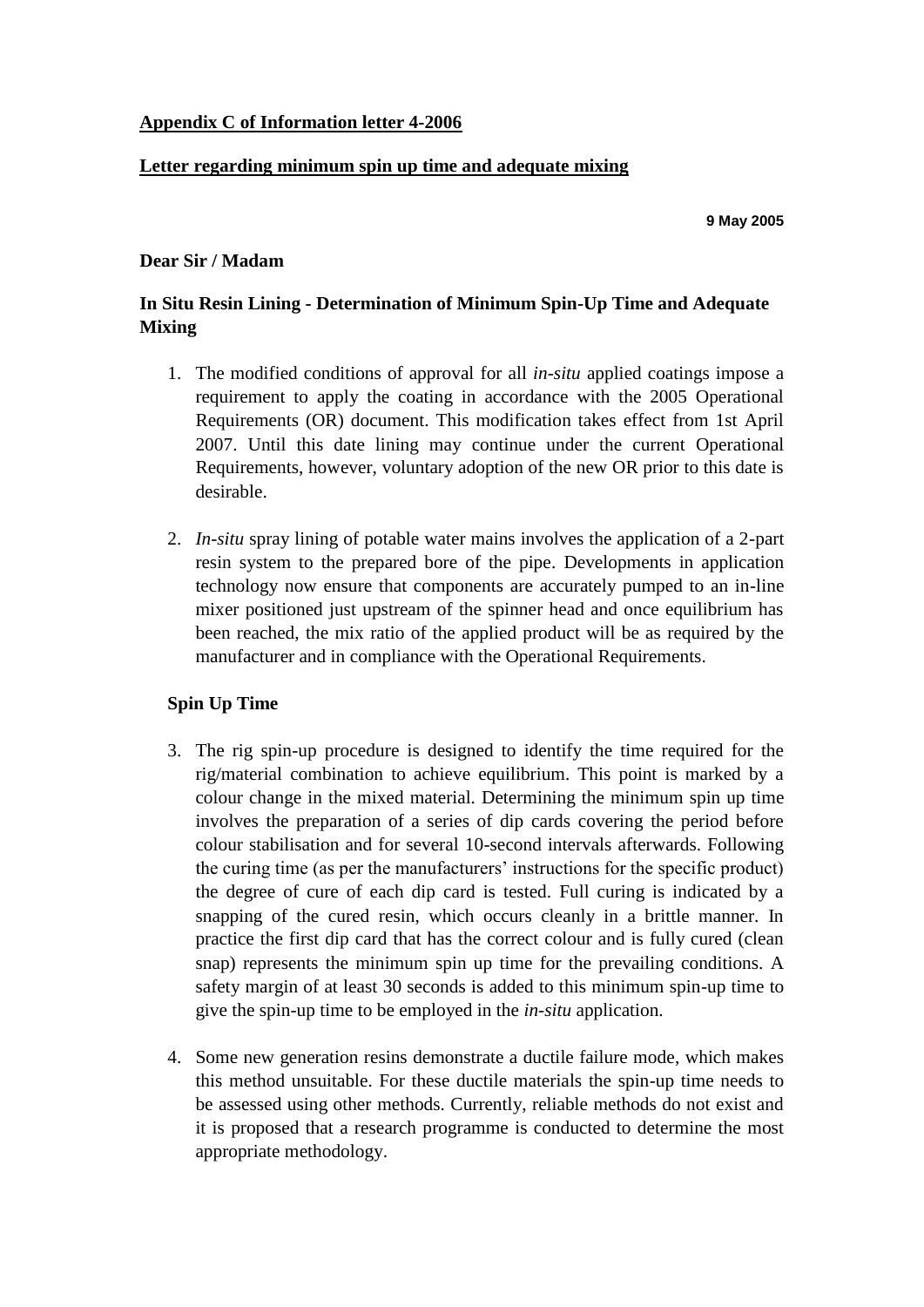# **In Line Mixer**

- 5. In addition to the spin-up time to achieve equilibrium, the mixer length and design is critical to the mixing efficiency. A minimum length and design should be stipulated to ensure component mixing. Currently a safety margin is added to this minimum length.
- 6. It has been identified with some new products that adding on a large safety margin is not practical as the resin sets rapidly. It should also be noted that with materials of lower viscosity the efficiency of the mixer will be affected. The OR requires the material manufacturer to provide an audit trail for approved in line mixers.

### **Investigation Required.**

- 7. Without refinements in methodology for *in-situ* resin application it is considered that there could remain a risk of inadequate mixing, and hence water quality contamination, if the spin-up time identified is not adequate (a risk for the brief period until equilibrium is reached) or the mixer length is not sufficient (a continuous risk while the particular mixer/material/rig is used).
- 8. Currently, reliable methods to ensure mixing has occurred have not been confirmed. It is therefore required that a research programme is conducted by manufacturers with the support of Contractors to determine/confirm the most appropriate methodology. A provisional list of parameters which may offer some potential for spin-up determination include; colour consistency; chemical leaching tests; mechanical properties (e.g. compressibility). It is required that a research programme into spin-up also includes a review of the longer-standing 'brittle' materials and testing methodologies in order to consolidate understanding. The outcome of this proposed research will be:
	- A methodology to define spin-up time for a specific rig design/material combination which accounts for the new generation of 'flexible' resins or to confirm that colour stabilisation is fine).
	- A defined mixer length range for a specific rig design/material combination.
- 9. It is the responsibility of the nominated Certifying Body to ensure that a contractor is capable of applying *in-situ* lining materials and that full mixing can be achieved Approval will not be given under the new Operational Requirements: *In Situ* resin Lining of Water Mains 2005 (Section 3.5 and 6.6) or the current *In-Situ* Epoxy Resin Lining – Operational Requirements and Code of Practice  $3^{rd}$  edition (Section 3.6 or 6.8) or In-Situ Rapid Setting